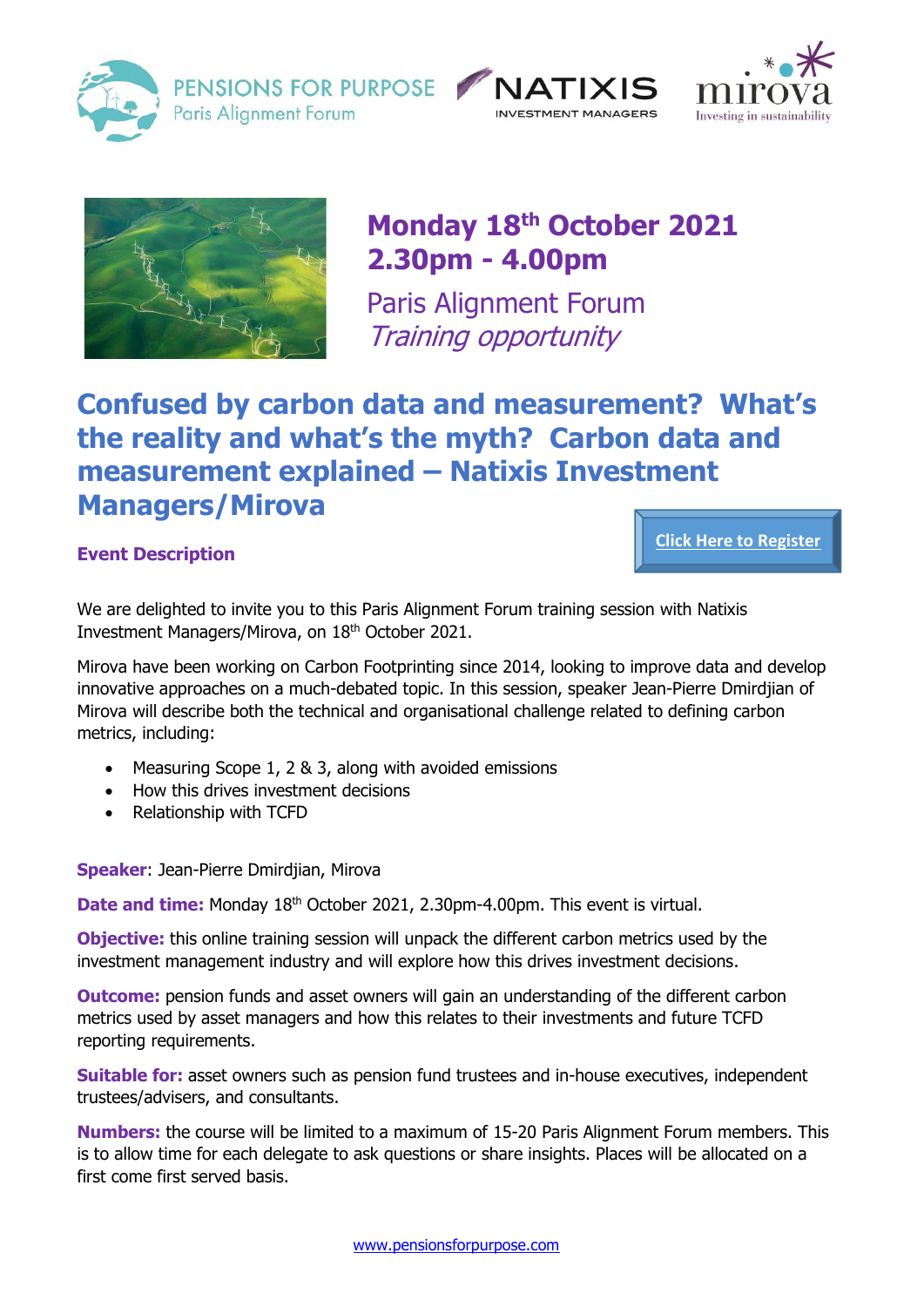





## **Registration**

Please register for this event at this [link.](https://us02web.zoom.us/meeting/register/tZAkd-mvpjIsGtT3mR_aOzGhY9_UH-q7E5Ui) Delegates will be sent dial-in details after registering for the event. If you are not already a member, you will also be invited to register as a Paris Alignment Forum Member and Pensions For Purpose Affiliate. Membership is free and you will receive regular updates about Paris Alignment Forum activities.

## **Trainer biographies**



### **Jean-Pierre Dmirdjian, Mirova**

Jean-Pierre Dmirdjian joined Mirova in 2020 as Responsible Investment analyst specializing in the Energy sector. Jean Pierre also supervises climate change assessments for all our listed activities. Previously, Jean-Pierre worked as sell-side equity research analyst covering the Oil & Gas sector at Stifel in Paris. Before that, he worked at Raymond James, Liberum Capital, Oddo, and Kepler Equities, in Paris and London, cumulating more than 14 years of

experience as equity analyst in the Energy sector. Jean-Pierre graduated in mechanical engineering from Ecole Centrale Marseille. He subsequently received a master's degree in energy economics from IFP, the French Petroleum Institute, and studied corporate finance at EM Lyon business school. In 2021, he completed the Executive Programme Entrepreneurship in Renewable Energy at the Ecole Polytechnique.



#### **Will Fox-Robinson, Natixis Investment Managers**

Will Fox-Robinson joined Natixis Investment Managers in January 2011, is a Director of UK Institutional Business and Head of LGPS. Will is responsible for growing the UK business whilst developing the Natixis brand and its affiliate's brands across the institutional market; the focus being on Pension Funds, Local Authority Schemes and large Financial Institutions. Will has 18 years of experience working in asset management. Prior to joining Natixis, Will worked

for Fidelity with Sovereign Wealth funds, and Morgan Stanley Investment Management with UK Pension Funds and Local Authority Schemes: focused on investment solutions and strategies. Will graduated in 2001 with a BA in International Studies from Leeds University, in 2006 with an MA in International Conflict Studies from King's College London and in 2019 with an MBA from CASS business school.

 **---------------------------------------------------------------------------------------**